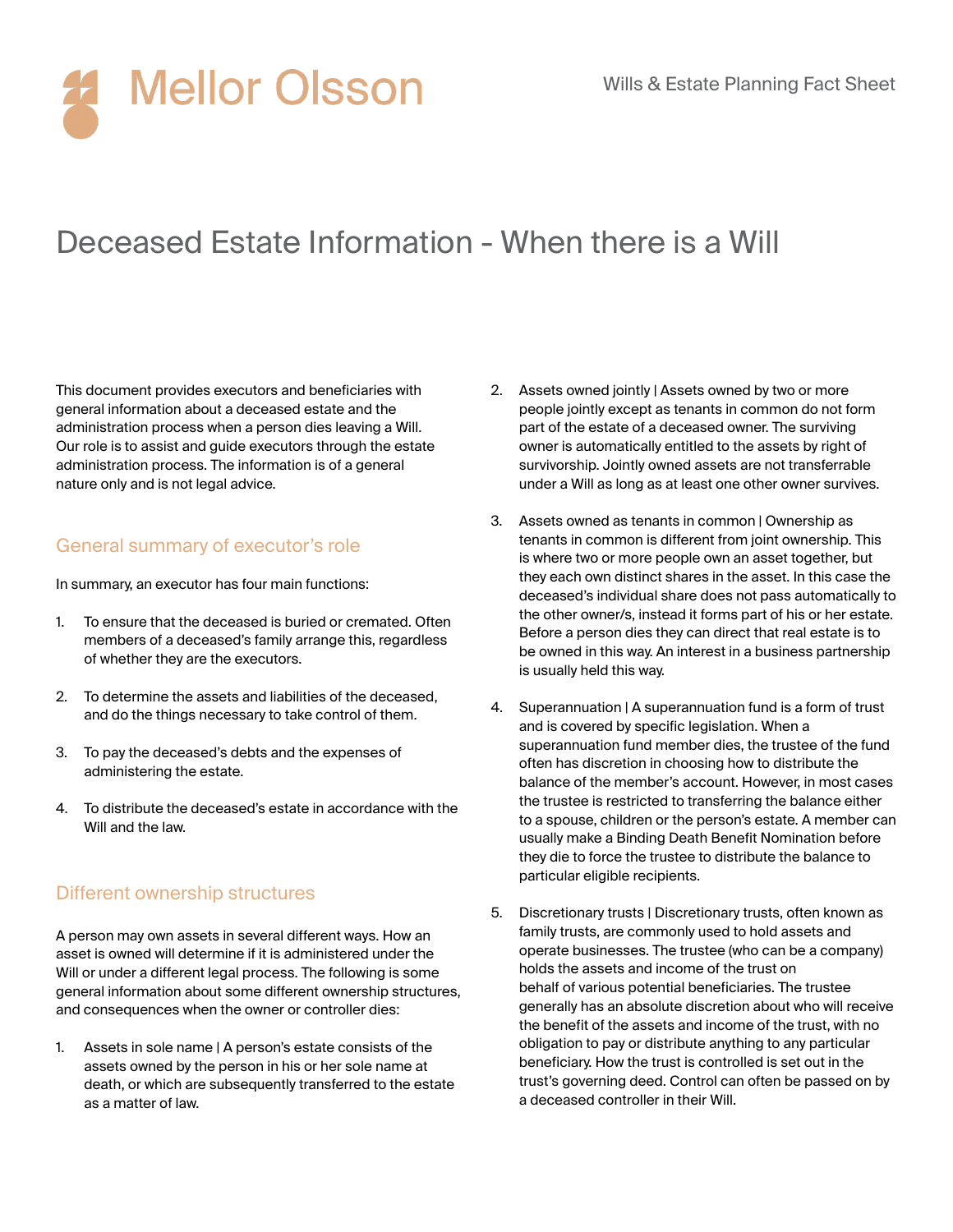

6. Companies | A company is a legal entity which has all the legal powers of a natural person. It is owned by its shareholders and managed by its directors, but is separate from them. A person cannot give away the assets of a company by their Will. However, if the person owns shares in the company in their sole name, they can give away those shares. This applies to both shares in listed public companies and to shares in privately held companies.

#### Duties and obligations of executors

Executors have various duties and obligations, including:

- 1. Locate and protect the deceased's last Will (Mellor Olsson will usually hold the original Will for the deceased if we drafted the Will);
- 2. Collect and "get in" the deceased's assets, and comply with any requirements to achieve this – for example, obtaining a grant of Probate if required;
- 3. Ensure no waste of assets for example making sure the estate's assets are adequately insured, and that rent on a rental property continues to be paid;
- 4. identify and deal with any claims made against the estate from a creditor or a potential beneficiary;
- 5. Pay the deceased's debts at at the date of death and the expenses of administering the estate, such as funeral costs;
- 6. Notify relevant organisations of the deceased's death;
- 7. Administer the estate promptly;
- 8. Keep a proper account of the administration so they can justify their actions; and
- 9. Distribute the estate assets or hold them on trust in accordance with the Will.

#### Rights and powers of executors

Executors also have various rights and powers given to them by law and the Will, including:

- 1. The right of indemnity and reimbursement from the estate assets in paying the deceased's debts, and the debts and expenses incurred in administering the estate. However, an executor might have to pay debts and expenses they incur which exceed the estate's value, or which are not justifiable.
- 2. The right to seek a commission. This is a payment for the executor's work. However, it is uncommon and difficult for an executor to be paid a commission when administering a family member's estate as it requires an order from the Supreme Court, or the consent of all beneficiaries.
- 3. The power to sell assets as permitted by the Will and the law.
- 4. Usually the power to allocate specific assets to a beneficiary in payment of their share, as opposed to selling everything and distributing the sale proceeds.
- 5. The power to engage professionals such as lawyers and accountants to assist in administering the estate.
- 6. Some discretion in how to deal with assets that are to be held on an ongoing trust for beneficiaries such as minor children, with the level of discretion determined by the Will.

#### Probate and Letters of Administration

Probate is a legal process which involves proving to the Supreme Court that a Will is valid, and that the executors have been validly appointed. This involves lodging the Will and other documents in the Probate Registry of the Court for examination. When lodged by a Solicitor, It generally does not require anyone to attend Court or give evidence in person. For personal applications, attendance at the probate registry is required.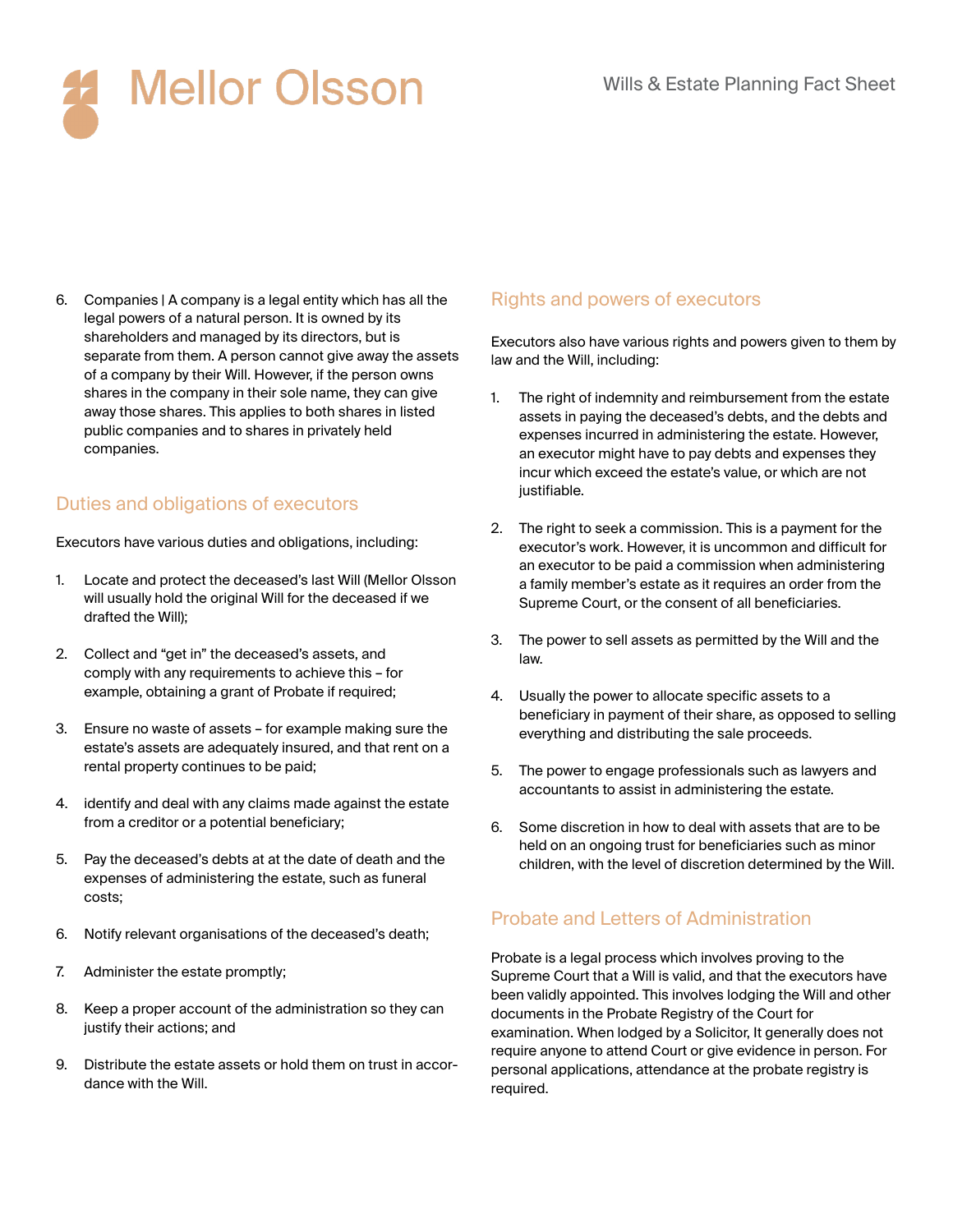## **Mellor Olsson**

Probate is required whenever an organisation holding or controlling a deceased person's assets requires it. It gives legal protection to these organisations so they can confidently release the assets to the executors. Probate is always required where a deceased person owned an interest in land in their sole name. It is often required by banks and other financial organisations.

Probate can be a time consuming, complex and expensive legal process. It can be especially difficult where there are defects in the Will or questions about the deceased's mental capacity at the time of signing it. It is common for the Court to require further information or evidence before it will grant Probate of a Will. This can lead to delays in administering the estate.

Letters of Administration is a similar legal process to Probate. It applies where there is either no Will or there is a Will but no executor is validly appointed. Letters of Administration offers similar protection to people dealing with a deceased estate. However, there are many differences between Probate and Letters of Administration. They are beyond the scope of this document.

Probate is not a tax or duty payable on the value of a deceased person's estate. Probate duty and death duty were abolished decades ago. However, there is still a Court filing fee associated with applying for Probate and Letters of Administration, based on the gross value of the estate involved.

#### Some practical things executors can do

Executors usually engage lawyers to assist with the administration of an estate due to the complexity of the process. However, there are various tasks that executors can do themselves. They might include the following:

- 1. Engaging a funeral director, organising the funeral and the burial or cremation of the deceased;
- 2. Gathering paperwork relating to assets and liabilities;
- 3. Locating any items or documents held in safe custody for the deceased;
- 4. Securing the deceased's property and assets;
- 5. Making sure the deceased's insurable assets remain adequately insured - this is extremely important as the executors may be held liable by the beneficiaries if uninsured assets are damaged, lost or stolen;
- 6. Redirecting the deceased's mail to the executors we recommend it for at least a year;
- 7. Notifying organisations such as telephone providers, internet providers, electricity, gas suppliers, Department of Veterans Affairs, Centrelink, Medicare, private health insurers, RAA, SA Ambulance Service and the Australian Electoral Commission that the deceased has died;
- 8. Notifying the beneficiaries of the inheritance they stand to receive when it can be determined - often executors instruct their lawyers to do this on their behalf; and
- 9. Depositing any money received on behalf of the estate into the lawyers' trust account - sometimes executors hold money in an estate account they manage themselves.

#### Taxation Matters

The deceased's income tax obligations need to be finalised as part of the estate administration. The executor must make sure that any tax returns are filed for previous years, for the period of time between the previous 30 June and the date of death and (depending on the amount of income generated before the estate is finalised) for the period of administration. There may also be tax obligations to deal with in relation to companies, trusts and superannuation funds.